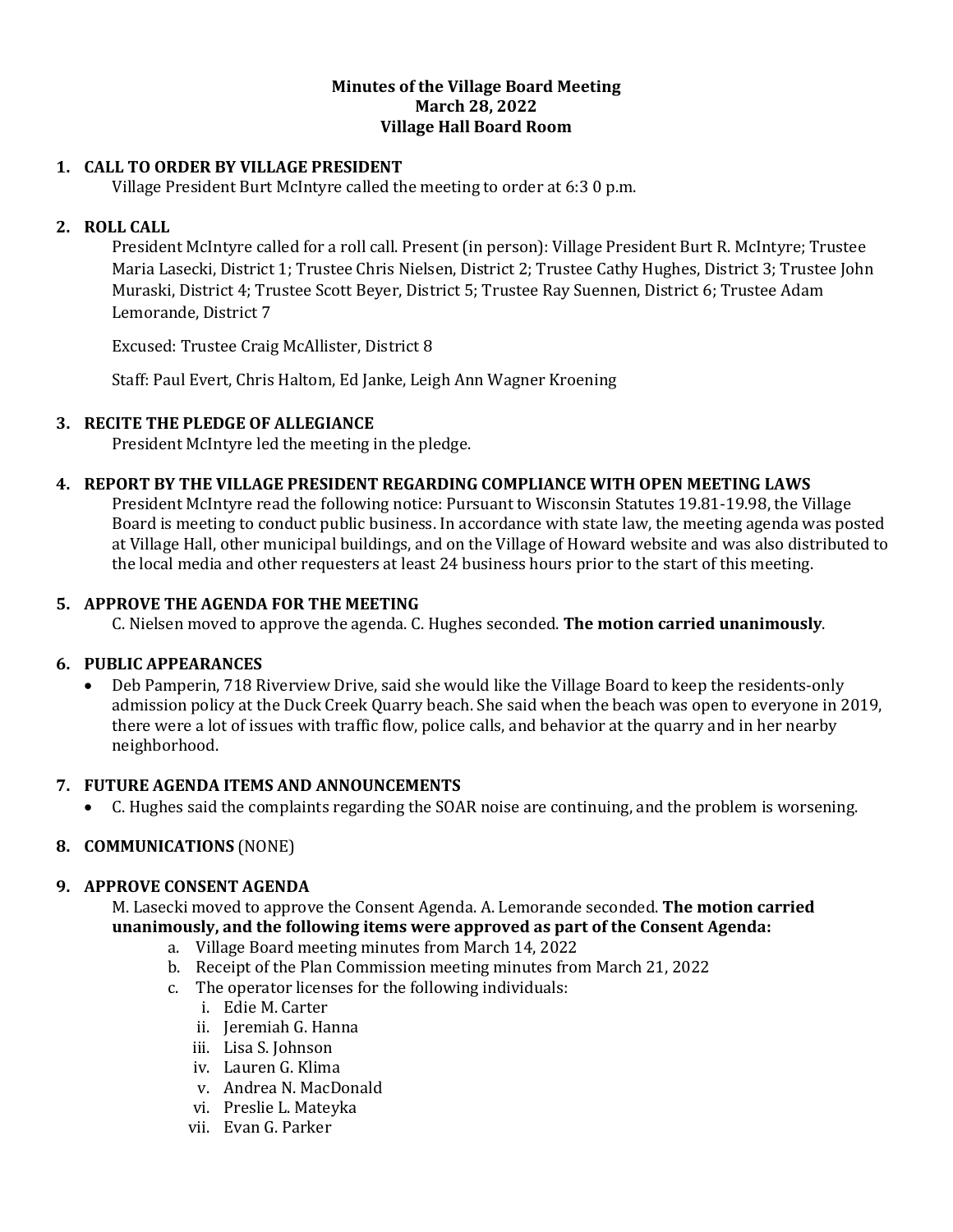- viii. Ariel M. Ripp
- ix. Ronnese F. Williams
- x. Samantha R. Wynos
- d. Municipal invoices totaling \$1,112,214.58, paid with checks #73950-74024 to be drawn from the account at Denmark State Bank
- e. The special event permit for the HSYSA Softball Tournament June 24-26, 2022, at Nouryon Sports Complex
- f. The Temporary Class B Retailer's License for the HSYSA Softball Tournament June 24-26, 2022, at Nouryon Sports Complex
- g. The special event permit for the HSYSA Baseball Tournament July 22-24, 2022, at Nouryon Sports Complex
- h. The Temporary Class B Retailer's License for the HSYSA Baseball Tournament July 22-24, 2022, at Nouryon Sports Complex
- i. The special event permit for the HSYSA Softball Tournament July 28-31, 2022, at Nouryon Sports Complex
- j. The Temporary Class B Retailer's License for the HSYSA Softball Tournament July 28-31, 2022, at Nouryon Sports Complex
- k. PLAN COMMISSION ITEM (The Plan Commission unanimously recommended approval.) The request from Jeff Nick to rezone 4969 Millwood Court, VH-47-9-A , from R-5 Rural Estate Residential to R-1 Residential Single Family

# **10. UNFINISHED BUSINESS OR OLD BUSINESS ITEMS** (NONE)

### **11. NEW BUSINESS ITEMS**

**a. Shared Grant Writer Ben Rodgers will give a presentation about his position and the work he has done during his first three months**

Ben Rodgers provided a PowerPoint presentation that summarized his role as a shared grant writer for the villages of Howard and Suamico and the Howard-Suamico School District. He reviewed the expectations and priorities he has been given and talked about the relationships he has built and the grants he has researched. He then answered questions from the board. **No action was taken.** 

- **b. Review and take action on Resolution 2022-04, An Initial Resolution Authorizing the Issuance of Not to Exceed \$2,100,000 General Obligation Bonds for Street Improvements** Justin Fischer of Baird provided a presentation to explain proposed Resolutions 2022-04, 2022-05, 2022-06, 2022-07 and 2022-08, which are required to authorize the sale of up to \$21 million general obligation bonds for financing construction of the pavilion project and the new roads within TIF #8. C. Nielsen moved to approve Resolution 2022-04, authorizing the issuance of not to exceed \$2,100,000 General Obligation Bonds for street improvements. A. Lemorande seconded. **The motion carried unanimously.**
- **c. Review and take action on Resolution 2022-05, An Initial Resolution Authorizing the Issuance of Not to Exceed \$900,000 General Obligation Bonds for Sewerage Improvements** M. Lasecki moved to approve Resolution 2022-05, authorizing the issuance of not to exceed \$900,000 General Obligation Bonds for sewer improvements. C. Hughes seconded. **The motion carried unanimously.**
- **d. Review and take action on Resolution 2022-06, An Initial Resolution Authorizing the Issuance of Not to Exceed \$500,000 General Obligation Bonds for Water System Improvements**

C. Hughes moved to approve Resolution 2022-06, authorizing the issuance of not to exceed \$500,000 General Obligation Bonds for water system improvements. M. Lasecki seconded. **The motion carried unanimously.**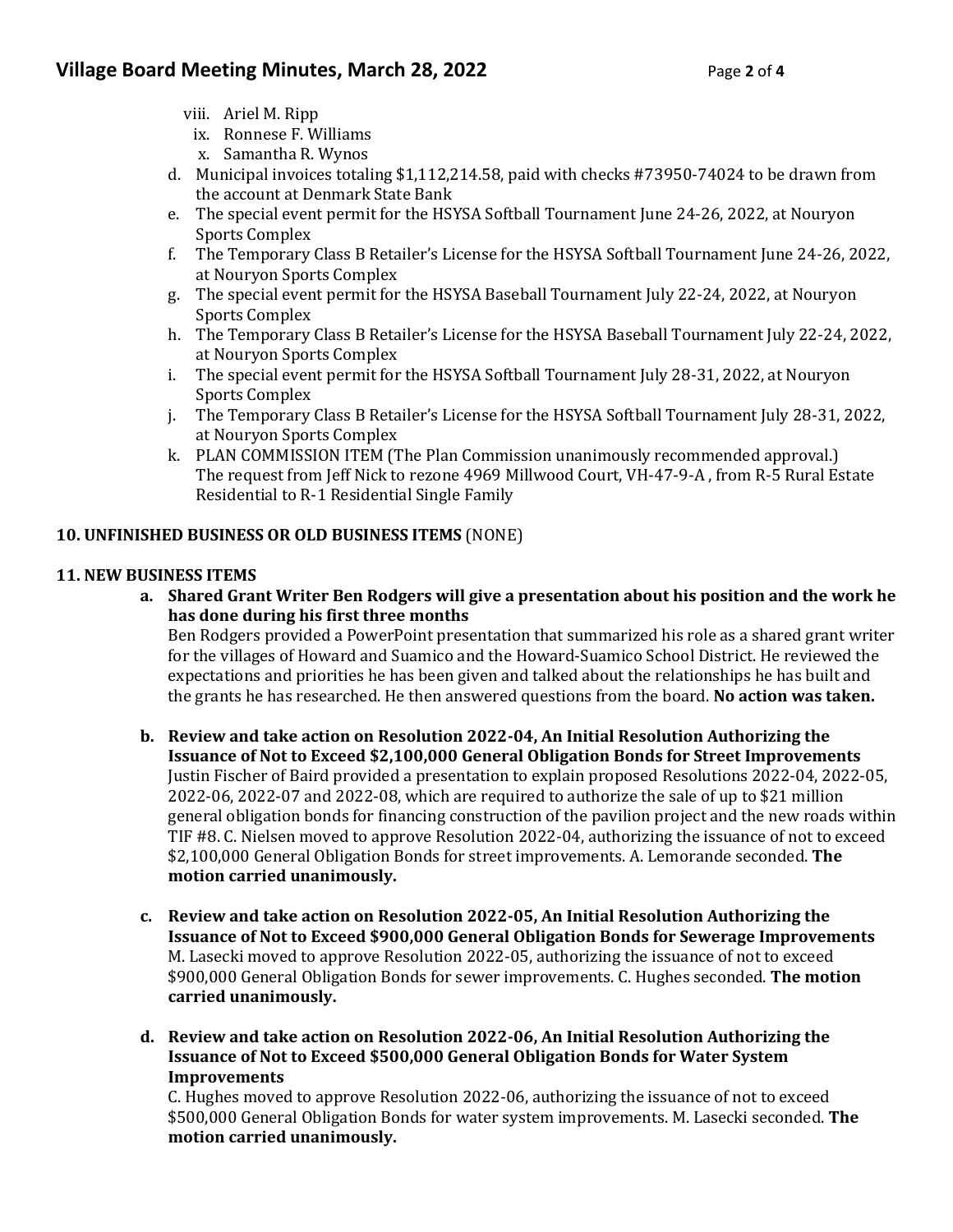**e. Review and take action on Resolution 2022-07, An Initial Resolution Authorizing the Issuance of Not to Exceed \$17,500,000 General Obligation Bonds to Provide Financial Assistance to Elimination, Slum Clearance, Community Development, Redevelopment, and Urban Renewal Programs and Projects**

R. Suennen moved to approve Resolution 2022-07, that authorizes issuing not to exceed \$17.5 million in general obligation bonds for blight elimination, slum clearance, community development, redevelopment, urban renewal by constructing an open aired pavilion with administrative building and an outdoor concert venue. J. Muraski seconded. **The motion carried unanimously.** 

- **f. Review and take action on Resolution 2022-08, A Resolution Authorizing and Providing for the Issuance and Establishing Parameters for the Sale of Not to Exceed \$21,000,000 General Obligation Corporate Purpose Bonds, Series 2022B, and All Related Details** M. Lasecki moved to approve Resolution 2022-08, authorizing and providing for the issuance and establishing parameters for the sale of not to exceed \$21,000,000 General Obligation Corporate Purpose Bonds, Series 2022 B, and all related details. C. Hughes seconded. **The motion carried unanimously.**
- **g. Review and take action on a development agreement with Brian Rouse for VH-16-1, VH-15, and VH-196-1**

P. Evert reviewed the proposed agreement with Brian Rouse that would result in the dedication to the village of the wetland area located on VH-15 in exchange for the public improvements needed for VH-16-1 and VH-15 in 2022 and the ones needed for VH-196-1 in 2023. C. Hughes moved to approve the development agreement with Brian Rouse for VH-16-1, VH-15, and VH-196-1. M. Lasecki seconded. **The motion carried unanimously.**

- **h. Review and take action on a development agreement with Joe Gilson for Century Estates** P. Evert reviewed the proposed agreement that would allow the board to temporarily remove the existing special assessments on VH-1793 and VH-1841, allowing Joe Gilson to record his plat, and then place the old and future special assessments across the remaining nine lots. C. Nielsen moved to approve the Agreement Waiving Notice and Agreeing to Special Assessments. M. Lasecki seconded. **The motion carried unanimously.**
- **i. Review and take action an offer to purchase 2521 and 2515 Shawano Ave., VH-509-5 and VH-509-6**

P. Evert reviewed the Offer to Purchase for \$120,500 for the remaining two lots adjacent to Village Green Golf Course. R. Suennen moved to approve the Offer to Purchase for VH-509-5 and VH-509-6 for \$120,500. S. Beyer seconded. **The motion carried unanimously.** 

**j. Review and take action a Certified Survey Map (CSM) for Bergstrom Mazda, 301 N. Taylor St., VH-616-4**

P. Evert reviewed the Certified Survey Map for Bergstrom's new building. J. Muraski moved to approve the CSM for Bergstrom Mazda, contingent on a stormwater management plan approved by the Village of Howard Engineering Department. B. McIntyre seconded. **The motion carried unanimously.** 

**k. Review and take action on a Certified Survey Map (CSM) for Andrew Basten, 2520 Shawano Ave., VH-495-8**